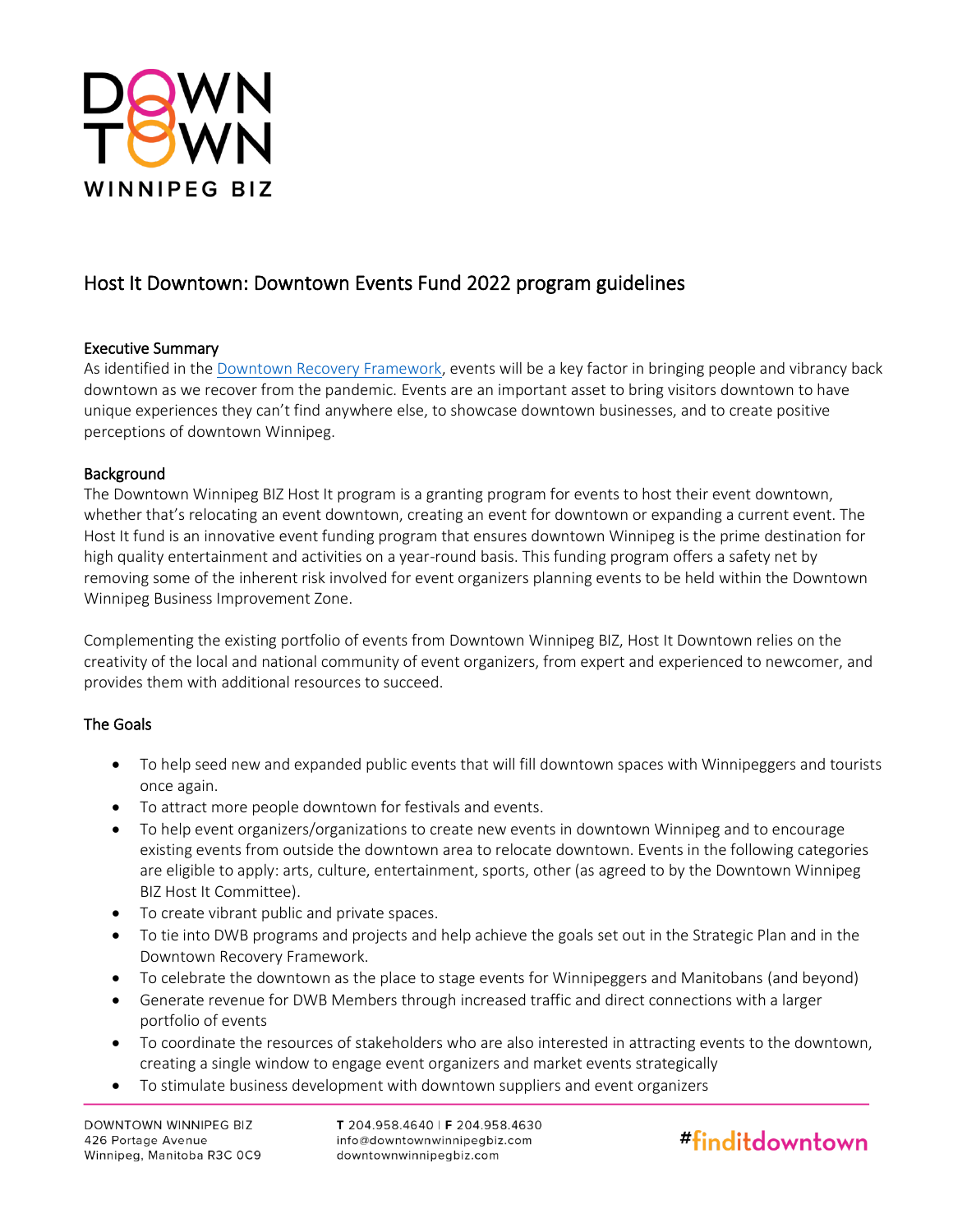

• To align with and advance the values of Downtown Winnipeg BIZ: Respect, Collaboration, Innovation and Excellence, Inclusion

#### Funding Priorities

Priorities will be given to submissions that:

- Focus on the goals, values (above).
- Demonstrate organizational ability, capacity and/or experience.
- Draw people downtown from around the city and/or province.
- Focus on economic connectivity/partnerships with downtown restaurants, retail, hotel and other businesses.
- Have the ability to measure success of the event and public spending.
- Focus on sustainable and environmental practices or intent.
- Have potential to be reoccurring.
- Include innovative events and/or partnerships.
- Raise downtown business revenue, advance cultural understanding and reconciliation, and increase winter visitation.
- Contribute to post-pandemic recovery downtown, as outlined in th[e Downtown Recovery Framework.](https://downtownwinnipegbiz.com/wp-content/uploads/2021/10/DRS-Framework-Final-October-2021.pdf)
- Take place during the evenings, weekends, winter and shoulder season.

#### Applications will be evaluated based on the following criteria:

- *Attendance and Vibrancy*: Your event draws a good crowd downtown and adds vibrancy and excitement to the area.
- *Economic Benefits:* Your event creates tangible economic benefits and spinoffs for Downtown Winnipeg businesses and contributes to economic recovery downtown.
- *Value and inclusivity:* Your event is inclusive of the various diverse communities living in Winnipeg and shares the values of the DWB outlined above.
- *Financials:* Your budget illustrates solid fiscal management, with multiple funding sources.
- *Marketing and Advertising:* Your event has a solid plan for communications, partnerships and has a high probability of success
- *Ability, Capacity and Experience:* Your event is well-organized and planned, with potential for reoccurring in the future.
- *Impact:* Your event is high impact as it related to the priorities identified on page 2 of this document.

# #finditdowntown